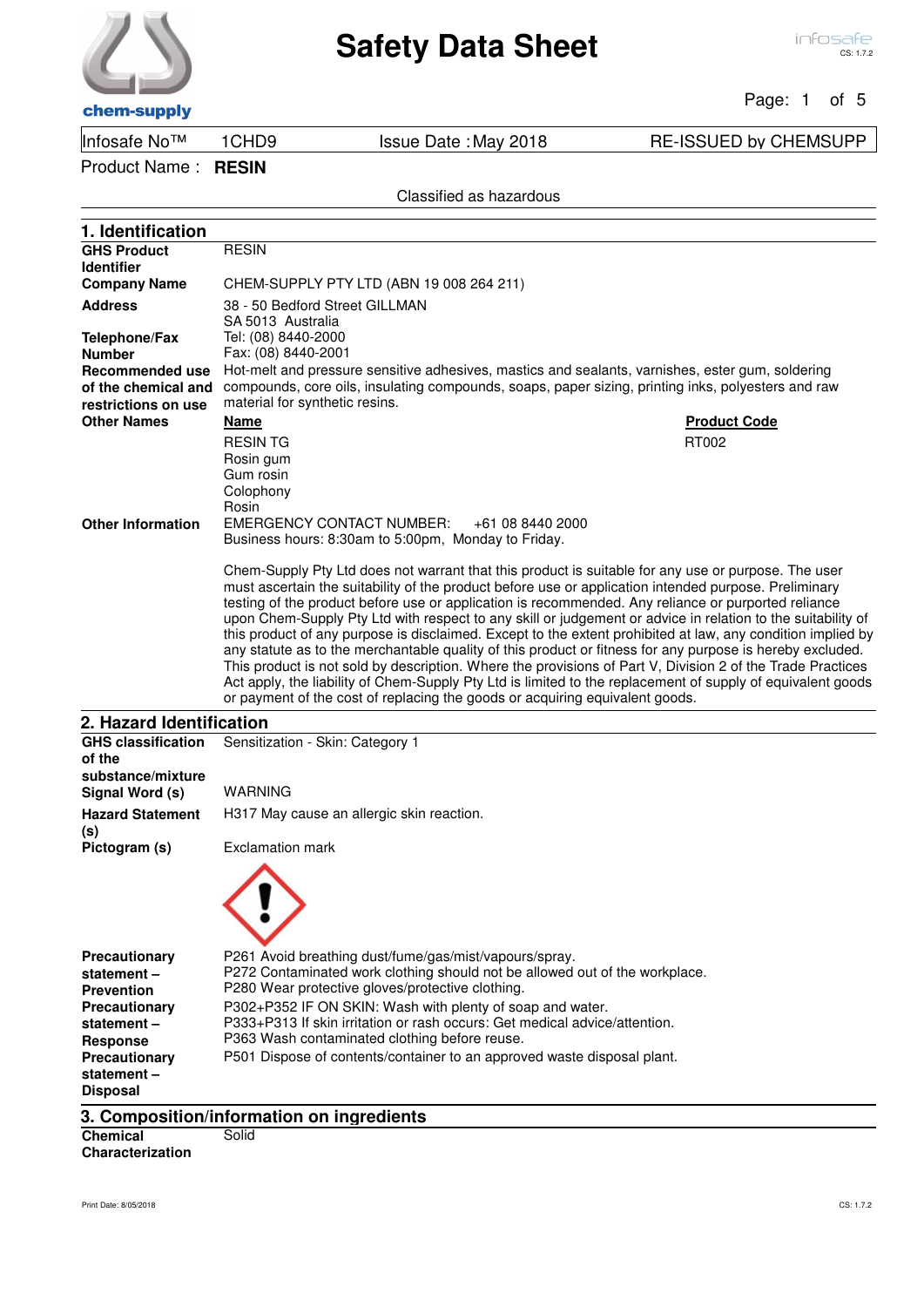|                                                                            |                                                                                                                                                                                                                                                                                                                                                                                                                                                                                                                                                                                                                                                                                                                                                                                                      |                         |                   |                              | Page: 2 of 5       |  |
|----------------------------------------------------------------------------|------------------------------------------------------------------------------------------------------------------------------------------------------------------------------------------------------------------------------------------------------------------------------------------------------------------------------------------------------------------------------------------------------------------------------------------------------------------------------------------------------------------------------------------------------------------------------------------------------------------------------------------------------------------------------------------------------------------------------------------------------------------------------------------------------|-------------------------|-------------------|------------------------------|--------------------|--|
| chem-supply                                                                |                                                                                                                                                                                                                                                                                                                                                                                                                                                                                                                                                                                                                                                                                                                                                                                                      |                         |                   |                              |                    |  |
| Infosafe No™                                                               | 1CHD <sub>9</sub>                                                                                                                                                                                                                                                                                                                                                                                                                                                                                                                                                                                                                                                                                                                                                                                    | Issue Date: May 2018    |                   | <b>RE-ISSUED by CHEMSUPP</b> |                    |  |
| Product Name:                                                              | <b>RESIN</b>                                                                                                                                                                                                                                                                                                                                                                                                                                                                                                                                                                                                                                                                                                                                                                                         |                         |                   |                              |                    |  |
|                                                                            |                                                                                                                                                                                                                                                                                                                                                                                                                                                                                                                                                                                                                                                                                                                                                                                                      | Classified as hazardous |                   |                              |                    |  |
| Information on<br><b>Composition</b>                                       | Mainly a mixture of resin acids. Up to 10% may consist of other acids and neutral compounds.                                                                                                                                                                                                                                                                                                                                                                                                                                                                                                                                                                                                                                                                                                         |                         |                   |                              |                    |  |
| Ingredients                                                                | <u>Name</u>                                                                                                                                                                                                                                                                                                                                                                                                                                                                                                                                                                                                                                                                                                                                                                                          | <b>CAS</b>              | <b>Proportion</b> | <b>Hazard Symbol</b>         | <b>Risk Phrase</b> |  |
|                                                                            | Rosin Gum                                                                                                                                                                                                                                                                                                                                                                                                                                                                                                                                                                                                                                                                                                                                                                                            | 8050-09-7               | 100 %             | Xi                           | R43                |  |
| 4. First-aid measures                                                      |                                                                                                                                                                                                                                                                                                                                                                                                                                                                                                                                                                                                                                                                                                                                                                                                      |                         |                   |                              |                    |  |
| <b>Inhalation</b><br>Ingestion                                             | If inhaled, remove from contaminated area to fresh air immediately. Apply artificial respiration if not<br>breathing. If breathing is difficult, give oxygen. Consult a physician.<br>Rinse mouth thoroughly with water immediately, repeat until all traces of product have been removed.<br>DO NOT INDUCE VOMITING. Seek immediate medical advice.<br>Wash affected area thoroughly with copious amounts of running water. Remove contaminated clothing<br>and wash before reuse. Seek medical attention in severe cases, or if irritation develops.<br>In case of contact with eyes, wash with running water holding eyelids open. Take care not to rinse<br>contaminated water into a non-affected eye. In all cases of eye contamination it is a sensible precaution<br>to seek medical advice. |                         |                   |                              |                    |  |
| <b>Skin</b>                                                                |                                                                                                                                                                                                                                                                                                                                                                                                                                                                                                                                                                                                                                                                                                                                                                                                      |                         |                   |                              |                    |  |
| Eye contact                                                                |                                                                                                                                                                                                                                                                                                                                                                                                                                                                                                                                                                                                                                                                                                                                                                                                      |                         |                   |                              |                    |  |
| <b>First Aid Facilities</b>                                                | Eye wash and normal washroom facilities.                                                                                                                                                                                                                                                                                                                                                                                                                                                                                                                                                                                                                                                                                                                                                             |                         |                   |                              |                    |  |
| <b>Advice to Doctor</b><br><b>Protection for First</b>                     | Treat symptomatically and supportively.<br>No action shall be taken involving any personal risk or without suitable training.                                                                                                                                                                                                                                                                                                                                                                                                                                                                                                                                                                                                                                                                        |                         |                   |                              |                    |  |
| <b>Aiders</b>                                                              |                                                                                                                                                                                                                                                                                                                                                                                                                                                                                                                                                                                                                                                                                                                                                                                                      |                         |                   |                              |                    |  |
| <b>Other Information</b>                                                   | For advice, contact a Poisons Information Centre (Phone eg Australia 13 1126; New Zealand 0800 764<br>766) or a doctor.                                                                                                                                                                                                                                                                                                                                                                                                                                                                                                                                                                                                                                                                              |                         |                   |                              |                    |  |
| 5. Fire-fighting measures                                                  |                                                                                                                                                                                                                                                                                                                                                                                                                                                                                                                                                                                                                                                                                                                                                                                                      |                         |                   |                              |                    |  |
| <b>Hazards from</b><br><b>Combustion</b><br><b>Products</b>                | Irritating and highly toxic fumes, smoke and gases, including formaldehyde, acetone, methanol,<br>aldehydes, carbon dioxide, carbon monoxide, methane, ethane, and acids.                                                                                                                                                                                                                                                                                                                                                                                                                                                                                                                                                                                                                            |                         |                   |                              |                    |  |
| <b>Specific Methods</b><br>Decomposition<br>Temp.                          | Small fire: Use dry chemical, CO2, water spray or foam.<br>Large fire: Use water spray, fog or foam.<br>>200 °C (fumes produced).                                                                                                                                                                                                                                                                                                                                                                                                                                                                                                                                                                                                                                                                    |                         |                   |                              |                    |  |
| 6. Accidental release measures                                             |                                                                                                                                                                                                                                                                                                                                                                                                                                                                                                                                                                                                                                                                                                                                                                                                      |                         |                   |                              |                    |  |
| <b>Personal</b>                                                            | Avoid substance contact. Avoid generation of dusts: do not inhale dusts. Ensure supply of fresh air in                                                                                                                                                                                                                                                                                                                                                                                                                                                                                                                                                                                                                                                                                               |                         |                   |                              |                    |  |
| <b>Precautions</b>                                                         | enclosed rooms.                                                                                                                                                                                                                                                                                                                                                                                                                                                                                                                                                                                                                                                                                                                                                                                      |                         |                   |                              |                    |  |
|                                                                            | Personal Protection Use personal protective equipment listed in Section 8.                                                                                                                                                                                                                                                                                                                                                                                                                                                                                                                                                                                                                                                                                                                           |                         |                   |                              |                    |  |
| <b>Clean-up Methods -</b><br><b>Small Spillages</b>                        | Sweep up (avoid generating dust) and using clean non-sparking tools transfer to a clean, suitable,<br>clearly labelled container for disposal in accordance with local regulations.                                                                                                                                                                                                                                                                                                                                                                                                                                                                                                                                                                                                                  |                         |                   |                              |                    |  |
| 7. Handling and storage                                                    |                                                                                                                                                                                                                                                                                                                                                                                                                                                                                                                                                                                                                                                                                                                                                                                                      |                         |                   |                              |                    |  |
| <b>Handling</b><br><b>Conditions for safe</b><br>storage, including<br>any | Precautions for Safe Avoid ingestion and inhalation of dust and fumes. Avoid contact with eyes, skin and clothing. Avoid<br>prolonged or repeated exposure. Minimize dust generation and accumulation. Keep containers closed<br>when not in use. Use only with adequate ventilation. Wear appropriate protective equipment. Wash<br>thoroughly after handling. Remove contaminated clothing and wash before reuse.<br>Store in tightly closed, labelled, corrosion-resistant containers, in a cool, dry, well-ventilated area away<br>from incompatible substances. Store away from oxidizing agents. Store away from heat all sources of<br>ignition. Prevent static discharge.                                                                                                                    |                         |                   |                              |                    |  |
| incompatabilities<br><b>Storage</b><br><b>Temperatures</b>                 | Store at room temperature (15 to 25 °C recommended).                                                                                                                                                                                                                                                                                                                                                                                                                                                                                                                                                                                                                                                                                                                                                 |                         |                   |                              |                    |  |
|                                                                            | 8. Exposure controls/personal protection                                                                                                                                                                                                                                                                                                                                                                                                                                                                                                                                                                                                                                                                                                                                                             |                         |                   |                              |                    |  |
| <b>Other Exposure</b><br>Information                                       | A time weighted average (TWA) concentration for an 8 hour day, and 5 day week has not been<br>established by Safe Work Australia for this product. There is a blanket limit of 10 mg/m <sup>3</sup> for dusts when<br>limits have not otherwise been established.<br>A time weighted average (TWA) has been established for Rosin core solder pyrolysis products (as<br>formaldehyde) (Safe Work Australia) of 0.1 mg/m <sup>3</sup> . The exposure value at the TWA is the average<br>airborne concentration of a particular substance when calculated over a normal 8 hour working day for a                                                                                                                                                                                                       |                         |                   |                              |                    |  |

In industrial situations maintain the concentrations values below the TWA. This may be achieved by

engineering controls process modification, use of local exhaust ventilation, capturing substances at the source, or other **Appropriate** 

5 day working week.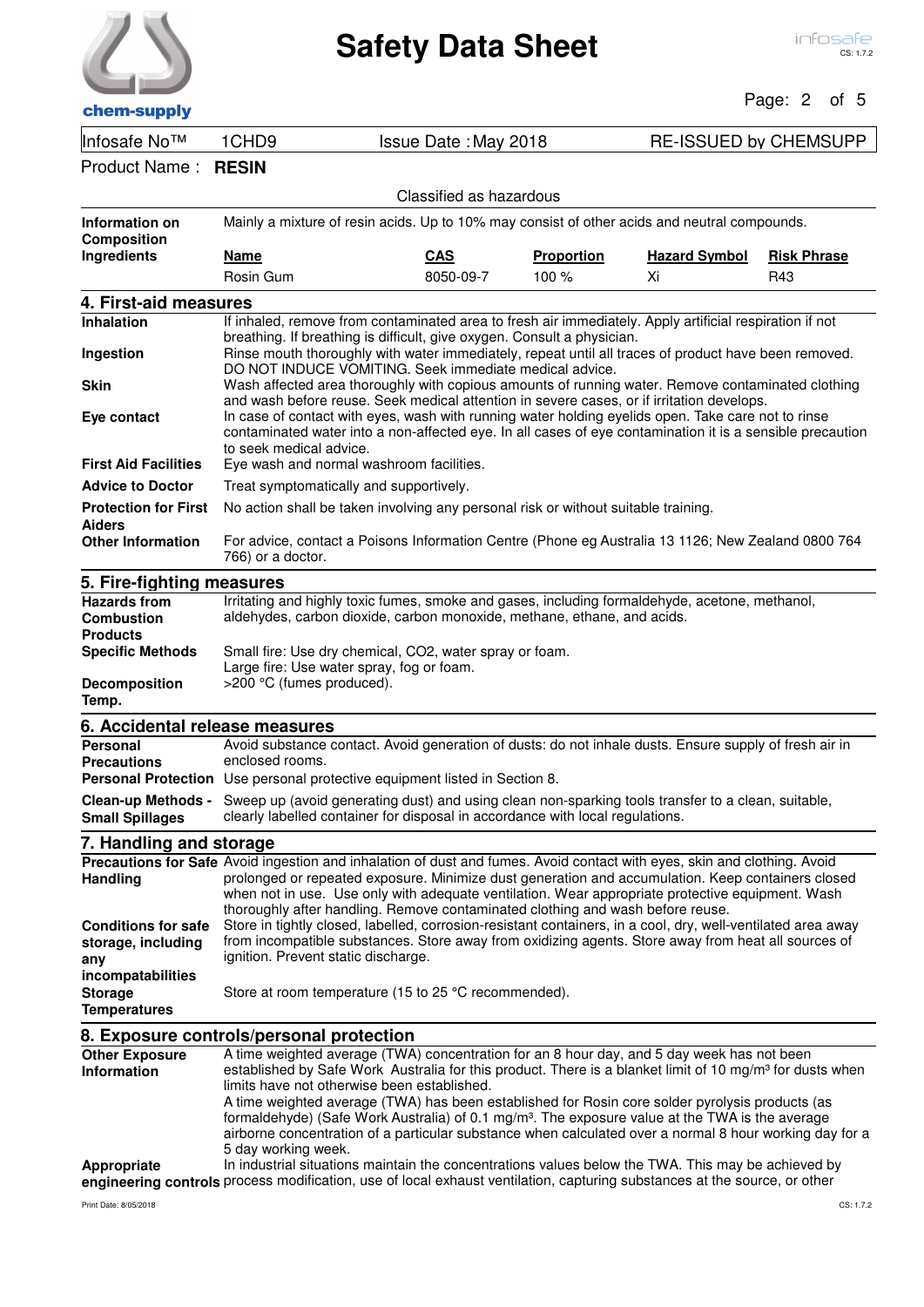Page: 3 of 5

chem-supply

Infosafe No™ 1CHD9 Issue Date :May 2018 RE-ISSUED by CHEMSUPP

## Product Name : **RESIN**

#### Classified as hazardous

| <b>Respiratory</b><br><b>Protection</b>                           | methods.<br>Fumes forms a sticky residue in pumps, fans and ductwork unless these are protected. This residue can<br>rapidly lead to poor extraction, premature pump/fan failure and duct blockage. Suitable filters should be<br>provided to protect against performance loss. Solder fume particles are typically 0.5 -1.0 micron in<br>diameter, requiring high-efficiency filters for effective removal. A planned maintenance schedule should<br>be devised and implemented in consultation with the system manufacturer or supplier, to include regular<br>replacement of filters.<br>Where ventilation is not adequate, respiratory protection may be required. Avoid breathing dust, vapours<br>or mists. Respiratory protection should comply with AS 1716 - Respiratory Protective Devices and be<br>selected in accordance with AS 1715 - Selection, Use and Maintenance of Respiratory Protective<br>Devices. Filter capacity and respirator type depends on exposure levels. In event of emergency or<br>planned entry into unknown concentrations a positive pressure, full-facepiece SCBA should be used. If<br>respiratory protection is required, institute a complete respiratory protection program including selection,<br>fit testing, training, maintenance and inspection. |
|-------------------------------------------------------------------|---------------------------------------------------------------------------------------------------------------------------------------------------------------------------------------------------------------------------------------------------------------------------------------------------------------------------------------------------------------------------------------------------------------------------------------------------------------------------------------------------------------------------------------------------------------------------------------------------------------------------------------------------------------------------------------------------------------------------------------------------------------------------------------------------------------------------------------------------------------------------------------------------------------------------------------------------------------------------------------------------------------------------------------------------------------------------------------------------------------------------------------------------------------------------------------------------------------------------------------------------------------------------------------------------|
| <b>Eye Protection</b>                                             | The use of a face shield, chemical goggles or safety glasses with side shield protection as appropriate.<br>Must comply with Australian Standards AS 1337 and be selected and used in accordance with AS 1336.                                                                                                                                                                                                                                                                                                                                                                                                                                                                                                                                                                                                                                                                                                                                                                                                                                                                                                                                                                                                                                                                                    |
| <b>Hand Protection</b>                                            | Hand protection should comply with AS 2161, Occupational protective gloves - Selection, use and                                                                                                                                                                                                                                                                                                                                                                                                                                                                                                                                                                                                                                                                                                                                                                                                                                                                                                                                                                                                                                                                                                                                                                                                   |
| <b>Personal Protective</b><br><b>Equipment</b><br><b>Footwear</b> | maintenance. Recommendation: Excellent: Nitrile rubber gloves Fair: Vinyl gloves.<br>The selection of PPE is dependent on a detailed risk assessment. The risk assessment should consider<br>the work situation, the physical form of the chemical, the handling methods, and environmental factors.<br>Safety boots in industrial situations is advisory, foot protection should comply with AS 2210,<br>Occupational protective footwear - Guide to selection, care and use.                                                                                                                                                                                                                                                                                                                                                                                                                                                                                                                                                                                                                                                                                                                                                                                                                    |
| <b>Body Protection</b>                                            | Clean clothing or protective clothing should be worn. Clothing for protection against chemicals should                                                                                                                                                                                                                                                                                                                                                                                                                                                                                                                                                                                                                                                                                                                                                                                                                                                                                                                                                                                                                                                                                                                                                                                            |
| <b>Hygiene Measures</b>                                           | comply with AS 3765 Clothing for Protection Against Hazardous Chemicals.<br>Always wash hands before smoking, eating or using the toilet. Wash contaminated clothing and other<br>protective equipment before storing or re-using.                                                                                                                                                                                                                                                                                                                                                                                                                                                                                                                                                                                                                                                                                                                                                                                                                                                                                                                                                                                                                                                                |
|                                                                   | 9. Physical and chemical properties                                                                                                                                                                                                                                                                                                                                                                                                                                                                                                                                                                                                                                                                                                                                                                                                                                                                                                                                                                                                                                                                                                                                                                                                                                                               |
| Form                                                              | Solid                                                                                                                                                                                                                                                                                                                                                                                                                                                                                                                                                                                                                                                                                                                                                                                                                                                                                                                                                                                                                                                                                                                                                                                                                                                                                             |
| <b>Appearance</b>                                                 | Pale yellow to amber solidified mass or fragments.                                                                                                                                                                                                                                                                                                                                                                                                                                                                                                                                                                                                                                                                                                                                                                                                                                                                                                                                                                                                                                                                                                                                                                                                                                                |
| Odour                                                             | Slight turpentine odour; faint piny odour.                                                                                                                                                                                                                                                                                                                                                                                                                                                                                                                                                                                                                                                                                                                                                                                                                                                                                                                                                                                                                                                                                                                                                                                                                                                        |
| <b>Decomposition</b><br><b>Temperature</b>                        | >200 °C (fumes produced).                                                                                                                                                                                                                                                                                                                                                                                                                                                                                                                                                                                                                                                                                                                                                                                                                                                                                                                                                                                                                                                                                                                                                                                                                                                                         |
| <b>Melting Point</b>                                              | $~\sim$ 70-80 °C.                                                                                                                                                                                                                                                                                                                                                                                                                                                                                                                                                                                                                                                                                                                                                                                                                                                                                                                                                                                                                                                                                                                                                                                                                                                                                 |
| <b>Boiling Point</b>                                              | > 300 °C at 1013 hPa; 280 °C (decomposition).                                                                                                                                                                                                                                                                                                                                                                                                                                                                                                                                                                                                                                                                                                                                                                                                                                                                                                                                                                                                                                                                                                                                                                                                                                                     |
| <b>Solubility in Water</b>                                        | Practically insoluble (130 mg/l at 20 °C).                                                                                                                                                                                                                                                                                                                                                                                                                                                                                                                                                                                                                                                                                                                                                                                                                                                                                                                                                                                                                                                                                                                                                                                                                                                        |
| <b>Solvents</b><br><b>Specific Gravity</b>                        | Solubility in Organic Soluble in alcohol, oils, diethyl ether, benzene, carbon tetrachloride, glacial acetic acid, aliphatic,<br>aromatic, and chlorinated hydrocarbons.<br>$1.05 - 1.09$                                                                                                                                                                                                                                                                                                                                                                                                                                                                                                                                                                                                                                                                                                                                                                                                                                                                                                                                                                                                                                                                                                         |
| <b>Vapour Pressure</b>                                            | Negligible $(< 0.1$ hPa).                                                                                                                                                                                                                                                                                                                                                                                                                                                                                                                                                                                                                                                                                                                                                                                                                                                                                                                                                                                                                                                                                                                                                                                                                                                                         |
| <b>Evaporation Rate</b>                                           | Negligible.                                                                                                                                                                                                                                                                                                                                                                                                                                                                                                                                                                                                                                                                                                                                                                                                                                                                                                                                                                                                                                                                                                                                                                                                                                                                                       |
| <b>Physical State</b>                                             | Hard and friable at room temperature; soft and very sticky when warm.                                                                                                                                                                                                                                                                                                                                                                                                                                                                                                                                                                                                                                                                                                                                                                                                                                                                                                                                                                                                                                                                                                                                                                                                                             |
| <b>Flash Point</b>                                                | 187 °C (CC); 205 °C (OC); ca. 225 °C.                                                                                                                                                                                                                                                                                                                                                                                                                                                                                                                                                                                                                                                                                                                                                                                                                                                                                                                                                                                                                                                                                                                                                                                                                                                             |
| <b>Flammability</b>                                               | Combustible.                                                                                                                                                                                                                                                                                                                                                                                                                                                                                                                                                                                                                                                                                                                                                                                                                                                                                                                                                                                                                                                                                                                                                                                                                                                                                      |
| <b>Explosion</b><br><b>Properties</b><br><b>Other Information</b> | Fine dust dispersed in air in sufficient concentrations, and in the presence of an ignition source is a<br>potential dust explosion hazard.<br>Bulk density: 1.055 at 150 °C.                                                                                                                                                                                                                                                                                                                                                                                                                                                                                                                                                                                                                                                                                                                                                                                                                                                                                                                                                                                                                                                                                                                     |

#### **10. Stability and reactivity**

| <b>Chemical Stability</b> | Stable under normal temperatures pressures and conditions.                                             |
|---------------------------|--------------------------------------------------------------------------------------------------------|
|                           | <b>Conditions to Avoid</b> Excess heat, high temperatures, dust generation and incompatible materials. |
| Incompatible              | Strong acids, alkalies and oxidizing agents.                                                           |
| Materials                 |                                                                                                        |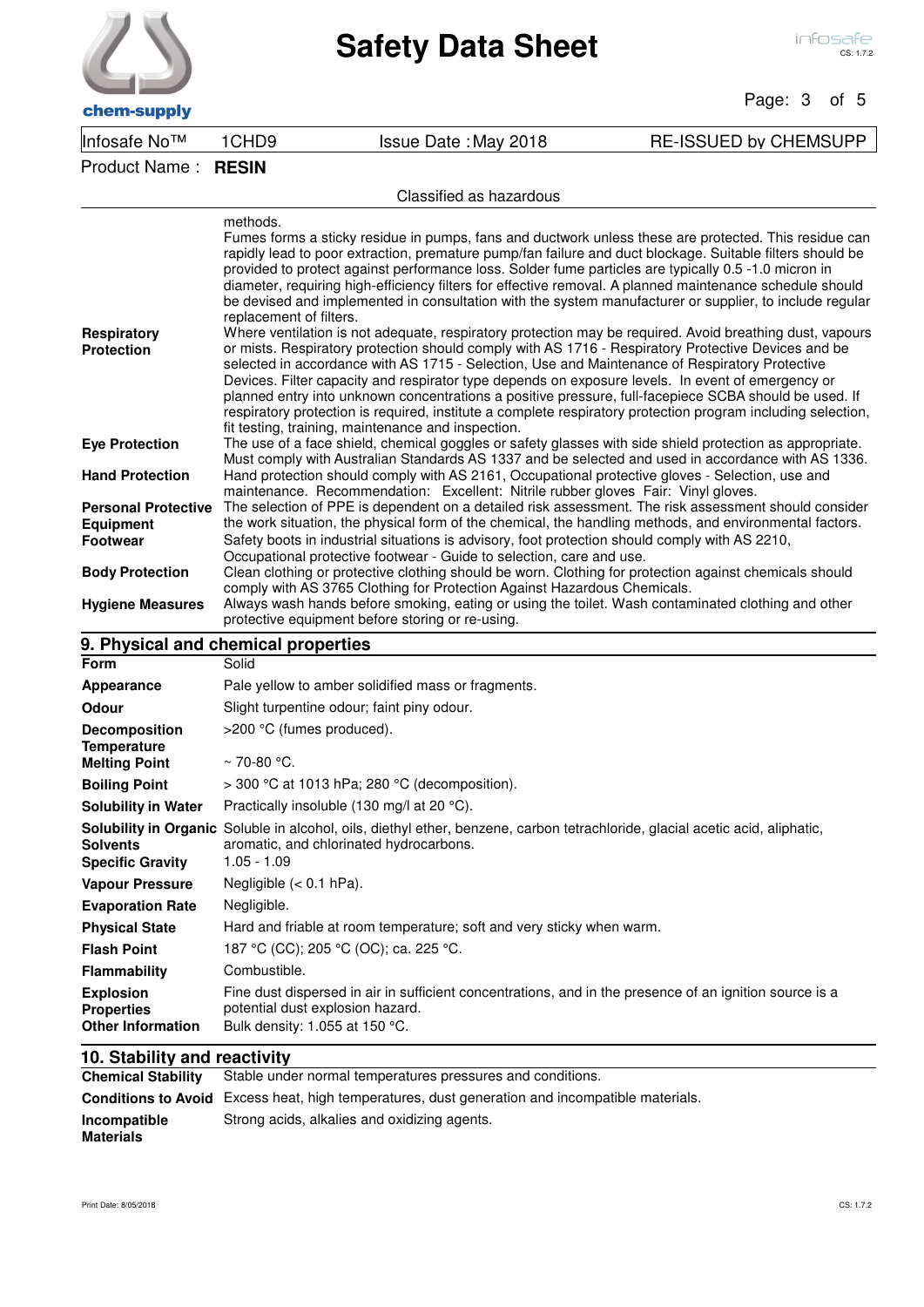| chem-supply |  |
|-------------|--|

### Page: 4 of 5

Infosafe No™ 1CHD9 Issue Date :May 2018 RE-ISSUED by CHEMSUPP

Product Name : **RESIN**

| Classified as hazardous                                                                           |                                                                                                                                                                                                                                                                                                                                                                                                                                                                                                                                                                                                                                                                                                                                                                                                                                                                                                                                                              |  |
|---------------------------------------------------------------------------------------------------|--------------------------------------------------------------------------------------------------------------------------------------------------------------------------------------------------------------------------------------------------------------------------------------------------------------------------------------------------------------------------------------------------------------------------------------------------------------------------------------------------------------------------------------------------------------------------------------------------------------------------------------------------------------------------------------------------------------------------------------------------------------------------------------------------------------------------------------------------------------------------------------------------------------------------------------------------------------|--|
| <b>Hazardous</b><br><b>Decomposition</b><br><b>Products</b><br><b>Hazardous</b><br>Polymerization | Irritating and toxic smoke, fumes and gases, formaldehyde, carbon monoxide and carbon dioxide.<br>Will not occur.                                                                                                                                                                                                                                                                                                                                                                                                                                                                                                                                                                                                                                                                                                                                                                                                                                            |  |
| 11. Toxicological Information                                                                     |                                                                                                                                                                                                                                                                                                                                                                                                                                                                                                                                                                                                                                                                                                                                                                                                                                                                                                                                                              |  |
| Ingestion                                                                                         | Ingestion of large quantities may cause irritation of the gastrointestinal tract and stomach, and produce                                                                                                                                                                                                                                                                                                                                                                                                                                                                                                                                                                                                                                                                                                                                                                                                                                                    |  |
| <b>Inhalation</b>                                                                                 | gastrointestinal symptoms, including nausea and vomiting.<br>Inhalation of dust may irritate the respiratory system. When heated, particularly to temperatures above<br>200°C (such as during soldering of fluxes containing rosin), hazardous fumes are formed. Early<br>symptoms from fume exposure can include: irritation to the upper respiratory tract and eyes, watering,<br>prickly eyes, running or blocked nose, sore throat, coughing, wheezing, tight chest and breathlessness.<br>Symptoms may start within minutes of exposure or be delayed for several hours. Inhalation of fumes<br>may cause allergic respiratory reaction and can lead to occupational asthma or make existing asthmatic<br>conditions worse. Once asthma has developed, the condition is permanent and irreversible and even<br>small exposures to fume can lead to asthma attacks which may occur immediately or be delayed for<br>several hours.                       |  |
| <b>Skin</b>                                                                                       | Contact may cause skin irritation. Solid, dust or fumes can cause dermatitis. May cause skin                                                                                                                                                                                                                                                                                                                                                                                                                                                                                                                                                                                                                                                                                                                                                                                                                                                                 |  |
| Eye                                                                                               | sensitization, an allergic reaction, which becomes evident upon re-exposure to this material.<br>May cause mechanical eye irritation, resulting in tearing and stinging. Fumes can also cause irritation to<br>the eyes, with redness, tearing and discomfort.                                                                                                                                                                                                                                                                                                                                                                                                                                                                                                                                                                                                                                                                                               |  |
| <b>Skin Sensitisation</b>                                                                         | Guinea pig maximization test, guinea pig, Result: sensitizing, Classification: sensitizing, Remark:<br>Investigated substance: Chinese gum rosin of pharmaceutical quality.<br>Sensitization, Freund's complete adjuvant test, guinea pig, Result: ambiguous, Remark: Several resin<br>acids and related products were investigated. 4 resin acids, laevopimaric, abietic, podocarpic and<br>tetrahydroabietic acid proved to be weak sensitizers. Neoabietic, dehydroabietic isopimaric acid and<br>larixol remained negative. The neutral fraction was also found to be partially involved in colophony<br>allergy.<br>Guinea pig maximization test, guinea pig, Result: ambiguous, Remark: Animals induced with purified<br>abietic acid (99.8%) showed no significant reactions when challenged (10%) with the pure acid. However<br>the animals reacted to the abietic acid of commercial quality (score up to 50%) and gum rosin (score up<br>to 20%). |  |
| Carcinogenicity                                                                                   | Not listed in the IARC Monographs.                                                                                                                                                                                                                                                                                                                                                                                                                                                                                                                                                                                                                                                                                                                                                                                                                                                                                                                           |  |
| <b>Chronic Effects</b>                                                                            | Repeated or prolonged skin contact with the solid state can cause contact dermatitis, an allergic<br>reaction. It can also cause eczema. Repeated or prolonged inhalation of the rosin dust or smoke can<br>cause allergic respiratory reaction (asthma).                                                                                                                                                                                                                                                                                                                                                                                                                                                                                                                                                                                                                                                                                                    |  |
| 12. Ecological information                                                                        |                                                                                                                                                                                                                                                                                                                                                                                                                                                                                                                                                                                                                                                                                                                                                                                                                                                                                                                                                              |  |
| <b>Ecological</b><br><b>Information</b><br>Persistence and<br>degradability                       | No ecological problems are to be expected when the product is handled and used with due care and<br>attention.<br>Biodegradability aerobic - Exposure time 28 d<br>Result: 58 % - Not readily biodegradable.<br>(OECD Test Guideline 301B)                                                                                                                                                                                                                                                                                                                                                                                                                                                                                                                                                                                                                                                                                                                   |  |
| 13. Disposal considerations                                                                       |                                                                                                                                                                                                                                                                                                                                                                                                                                                                                                                                                                                                                                                                                                                                                                                                                                                                                                                                                              |  |
| <b>Disposal</b><br><b>Considerations</b>                                                          | Whatever cannot be saved for recovery or recycling should be handled as hazardous waste and<br>disposed of according to relevant local, state and federal government regulations.                                                                                                                                                                                                                                                                                                                                                                                                                                                                                                                                                                                                                                                                                                                                                                            |  |
| <b>14. Transport information</b>                                                                  |                                                                                                                                                                                                                                                                                                                                                                                                                                                                                                                                                                                                                                                                                                                                                                                                                                                                                                                                                              |  |
| <b>Transport</b><br>Information                                                                   | Not classified as a Dangerous Good according to the Australian Code for the Transport of Dangerous<br>Goods by Road and Rail.                                                                                                                                                                                                                                                                                                                                                                                                                                                                                                                                                                                                                                                                                                                                                                                                                                |  |
| 15. Regulatory information                                                                        |                                                                                                                                                                                                                                                                                                                                                                                                                                                                                                                                                                                                                                                                                                                                                                                                                                                                                                                                                              |  |
| <b>Regulatory</b><br>Information<br><b>Poisons Schedule</b>                                       | Listed in the Australian Inventory of Chemical Substances (AICS).<br>Not Scheduled                                                                                                                                                                                                                                                                                                                                                                                                                                                                                                                                                                                                                                                                                                                                                                                                                                                                           |  |
| <b>16. Other Information</b>                                                                      |                                                                                                                                                                                                                                                                                                                                                                                                                                                                                                                                                                                                                                                                                                                                                                                                                                                                                                                                                              |  |
| Literature<br><b>References</b>                                                                   | 'Standard for the Uniform Scheduling of Medicines and Poisons .', Commonwealth of Australia.<br>Lewis, Richard J. Sr. 'Hawley's Condensed Chemical Dictionary 13th. Ed.', Rev., John Wiley and Sons,                                                                                                                                                                                                                                                                                                                                                                                                                                                                                                                                                                                                                                                                                                                                                         |  |